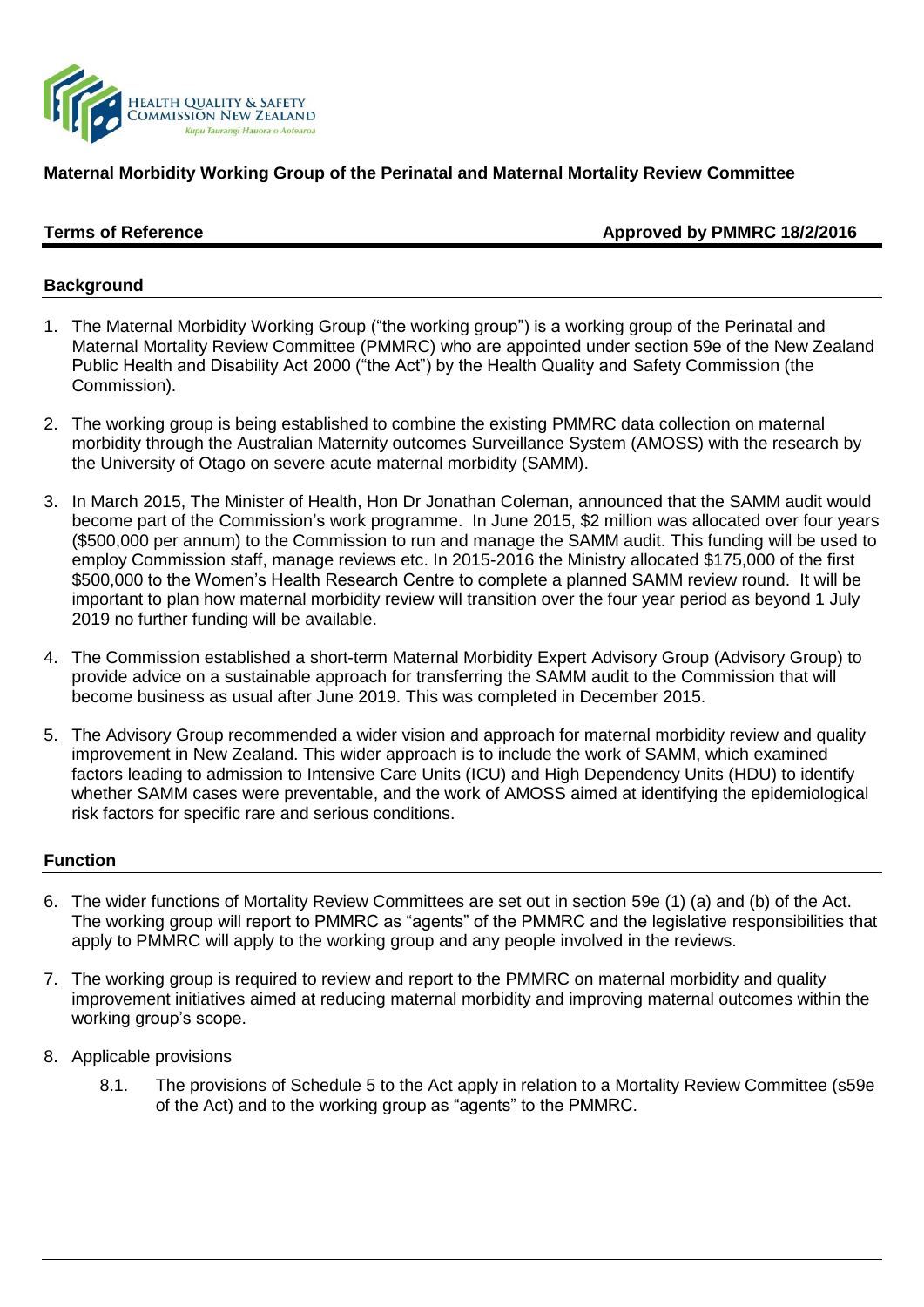#### **Scope**

- 9. The working group is required to oversee, and provide advice on:
	- 9.1. the development and operationalisation of a national morbidity review system (building on SAMM) that focuses on reducing maternal morbidity and improving maternal outcomes
	- 9.2. maternal morbidity data collected through the AMOSS system
	- 9.3. identification of priority areas from both sets of morbidity data and information
	- 9.4. quality improvement initiatives aimed at reducing maternal morbidity and improving maternal outcomes.
- 10. The working group will not review maternal deaths.

# **Expected Activities**

- 11. The working group will oversee acute maternal morbidity review and review data from AMOSS to ensure that relevant, evidence-based advice is provided to PMMRC.
- 12. An initial priority for the working group will be to review the effectiveness and efficiency of the SAMM system in line with Commission's Perinatal and Maternal Mortality Review infrastructure, and as recommended in the report from the Maternal Morbidity Expert Advisory Group<sup>1</sup> and update as appropriate. This will include reviewing and potentially updating the following:
	- 12.1. criteria for review
	- 12.2. data requirements
	- 12.3. tools (e.g. are there potential advantages in aligning morbidity and mortality tools?)
	- 12.4. number of panels
	- 12.5. review of data/cases (e.g. should they be national, regional and/or local?)
	- 12.6. review process
	- 12.7. feedback to DHBs and maternity services aimed at improving quality of services
	- 12.8. consumer involvement
- 13. Following the review of the SAMM system, the working group will determine the best method of reviewing maternal morbidity that will be sustainable for the future, particularly when the work becomes business as usual from July 2019.
- 14. The working group will work with the AMOSS team to identify specific rare and serious conditions for investigation.
- 15. The working group will:

- 15.1. ensure the security of personal information referred to in clause 3 of Schedule 5 of the Act
- 15.2. monitor the number, categories and demographics of severe acute maternal morbidity relevant to its functions and to identify patterns and trends over time in line with the updated maternal morbidity review system
- 15.3. monitor and review the AMOSS data on specific conditions (collected by the PMMRC's local coordinators) and provide feedback to the sector as part of the PMMRC's reporting process
- 15.4. use review findings to inform the development of and support local quality improvement initiatives, for system and practice improvements to reduce maternal mortality and morbidity
- 15.5. analyse and use data collected to develop effective recommendations for the Commission (through PMMRC) that are useful for policy development at a national level.

<sup>1</sup> Recommendations for a sustainable severe acute maternal morbidity audit within the Health Quality & Safety Commission, Report from the Maternal Morbidity Expert Advisory Group of the Health Quality & Safety Commission, January 2015.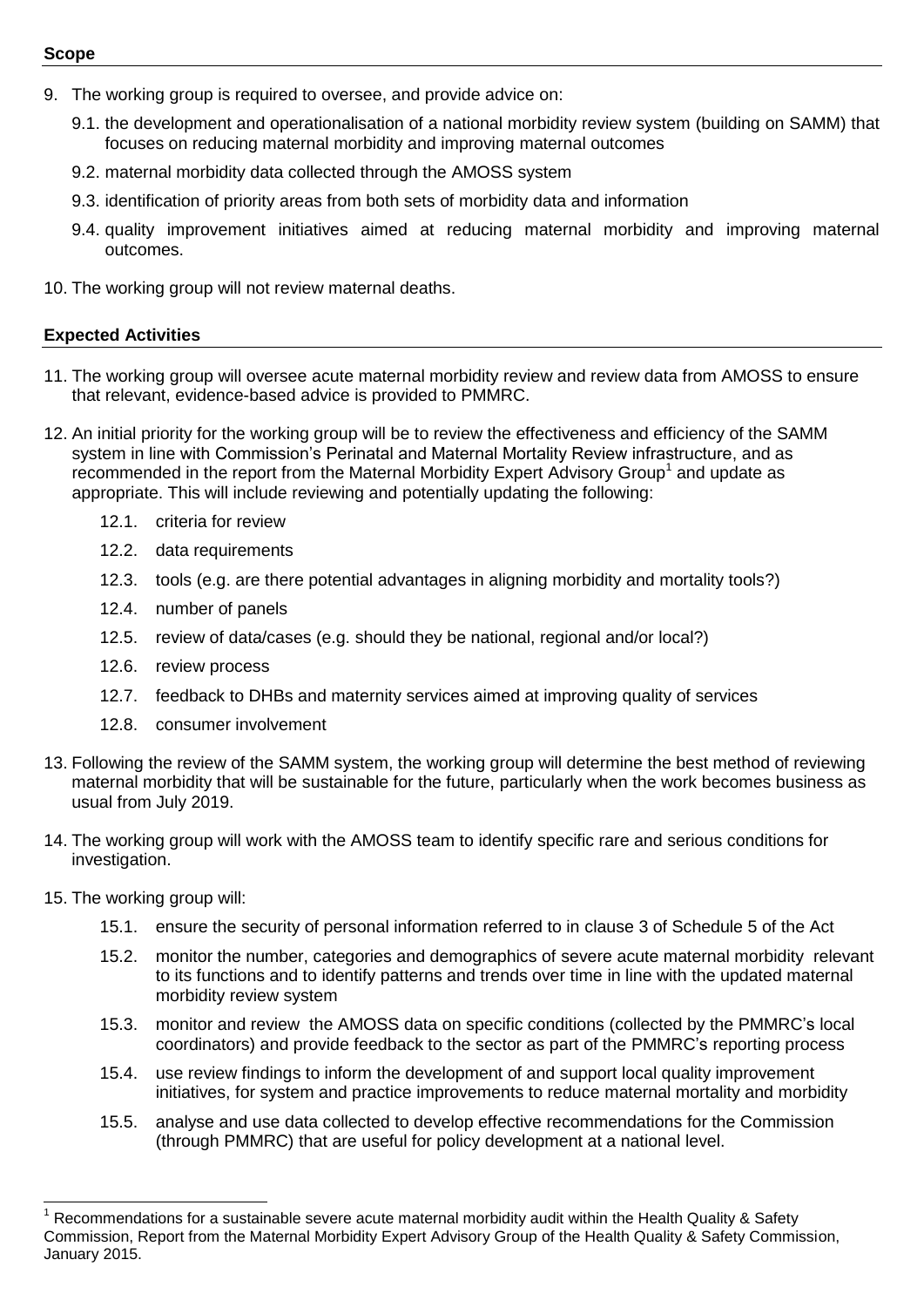- 16. The working group will maintain effective linkages and alignment (through the PMMRC) with the Ministry of Health, National Maternity Monitoring Group and DHB maternity quality and safety programmes.
- 17. In carrying out its functions the working group must ensure:
	- 17.1. appropriate consultation when developing methodologies to carry out its functions and disseminating its findings
	- 17.2. any advice and recommendations comply with the laws of New Zealand
- 18. The findings of the working group will be reported at least annually.

# **Composition**

- 19. The working group will have a maximum of 8 members appointed by the PMMRC, that includes a representative of the PMMRC, and that has combined knowledge and expertise in the following:
	- 19.1. substantial knowledge and clinical experience in intensive and high dependency care, specialist obstetrics and gynaecology, midwifery, anaesthesia, general practice and/or another relevant area
	- 19.2. an understanding and experience in working with different cultural groups including Maori and Pacific people
	- 19.3. knowledge and experience in maternity consumer issues
	- 19.4. knowledge and skills in the management and review of maternal morbidity review systems
	- 19.5. knowledge and skills in the management and review of maternal outcomes surveillance systems
	- 19.6. knowledge and skills in research methods, research process, data and information gathering systems and analysis experience in maternity quality and risk management and quality improvement from a national and DHB perspective.
- 20. Members may have knowledge and expertise in more than one area.
- 21. Members will have the ability to work strategically and will have knowledge of relevant communities.
- 22. Members will collectively hold knowledge of and have national credibility in New Zealand's maternity system.
- 23. The PMMRC, the Commission and sector expert (s) will appoint a Chairperson and members to the working group. The Chairperson is expected to preside at every meeting, unless they deputise their responsibilities to a Deputy Chair.

# **Management of Conflicts of Interest**

24. Management of Conflicts of Interest

- 24.1. Members must perform their functions in good faith, honestly and impartially and avoid situations that might compromise their integrity or otherwise lead to conflicts of interest. Proper observation of these principles will protect the working group and its members and will ensure that it retains public confidence.
- 24.2. When members believe they have a potential conflict of interest on a subject that will prevent them from reaching an impartial decision or undertaking an activity consistent with the working group's functions, they must declare that conflict of interest and withdraw themselves from the discussion and/or activity.

## **Confidentiality**

- 25. The maintenance of confidentiality is crucial to the functioning of the working group
	- 25.1. Members must note the statutory requirements in section 59E (6) of the Act, which prevent disclosure of information of the kind described in clause 3 of Schedule 5 of the Act.
	- 25.2. Under this clause, information means any information that is personal information within the meaning of section 2(1) of the Privacy Act 1993; and that became known to any member or